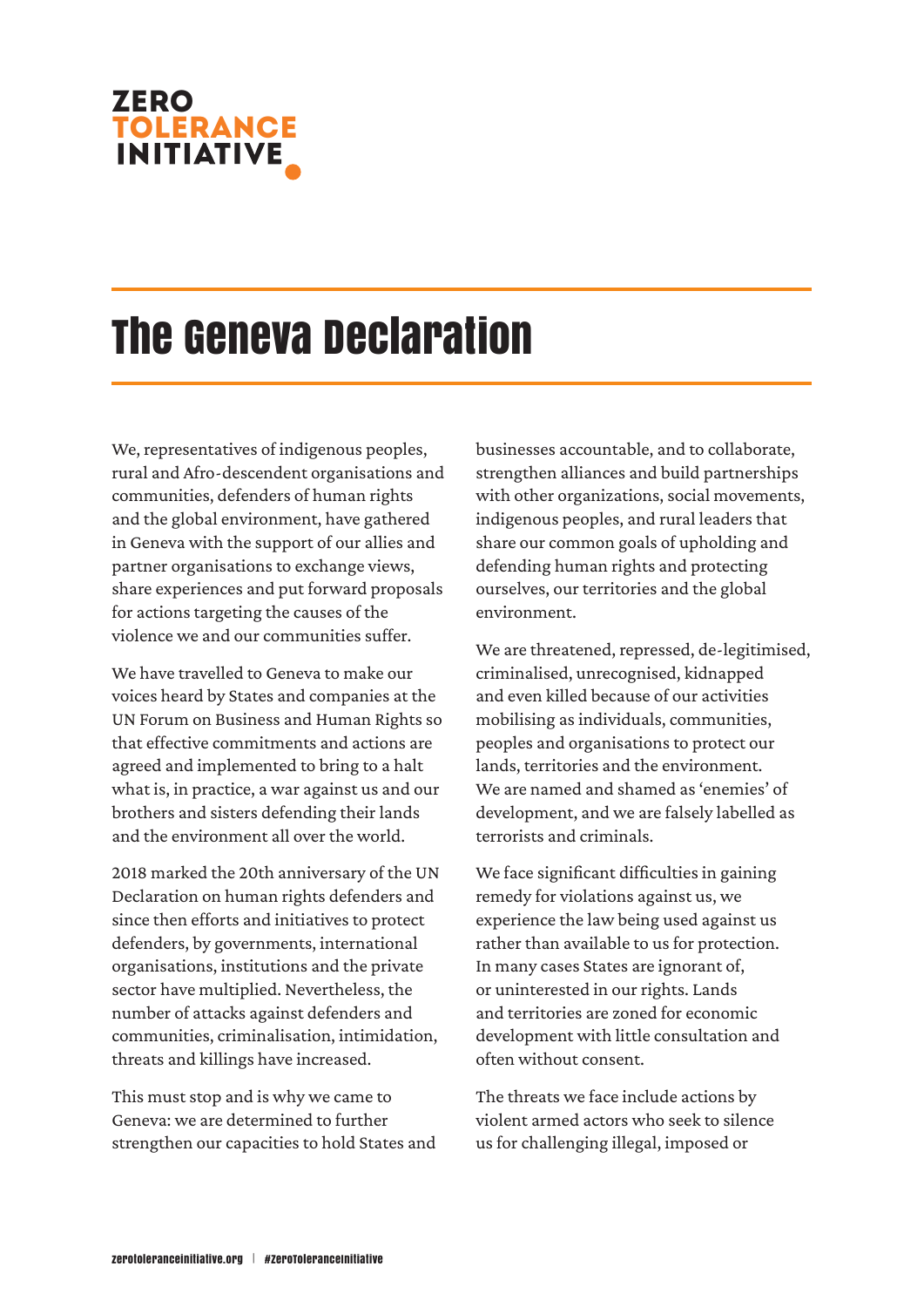destructive resource use and for protesting against the harmful expansion of largescale agribusiness plantations, extractive industries and associated road building and other infrastructure and energy projects.

There is an urgent need for direct and effective actions to tackle the root causes of the threats and violence against us.

A key underlying driver is the lack of recognition of our rights. This includes the rights of indigenous peoples, to selfdetermination, to lands, territories and resources and the right to give or refuse permission – to free, prior and informed consent. There is a similar lack of recognition of the rights of Afro-descendent communities, and other groups holding collective rights to territories, to lands and free, prior and informed consent.

Across our countries, historic marginalisation is experienced today as persistent racism, and a hegemonic attitude towards indigenous peoples. Legal systems, where they do recognise some of our rights, are marked by a lack of implementation of the laws that exist. Lack of the rule of law in many countries also often renders existing laws futile. In many cases our rights are not yet recognised. Where our own justice systems exist, they are systematically ignored.

Impunity — as detailed in the most recent report from the UN Special Rapporteur on the situation of Human Rights Defenders — represents a further attack on the rule of law. Ironically, the law is more often used to attack us, and delegitimise us, than it is to prosecute the perpetrators of the violence we experience, and to ensure that justice can be served.

Conflicts and repression of our communities are exacerbated in many places by corporate capture of the State, systemic corruption, organised crime, and unsustainable and, in places, illegal or illegitimate company and business practices.

The expansion of the extractive frontier ever further into our territories drives conflict into our homes and communities. Conservation projects are also often experienced as land grabs, impacting on our livelihoods and further criminalising our ways of life.

Media and social media, fake news and threats are increasingly often used to delegitimise those of us that stand firm in defence of our communities and of human rights. Divisive tactics adopted within our communities, including by government established organisations or selected individuals, create conflict within our communities, dividing them with the purpose of imposing their decisions against our collective will.

Lack of meaningful participation, access to information and consultation by States — and the failure to secure free, prior and informed consent in development planning — results in the imposition of harmful development projects. The use of the military, including to deliver basic services and implement conservation programmes, and together with police and private security forces often hired by companies to protect corporate interests, heightens the risks of violence against us.

Company failures to accurately assess and prevent risk, to operationalise due diligence across their operations, and to introduce independent accountability and grievance mechanisms, all contribute to rising violence.

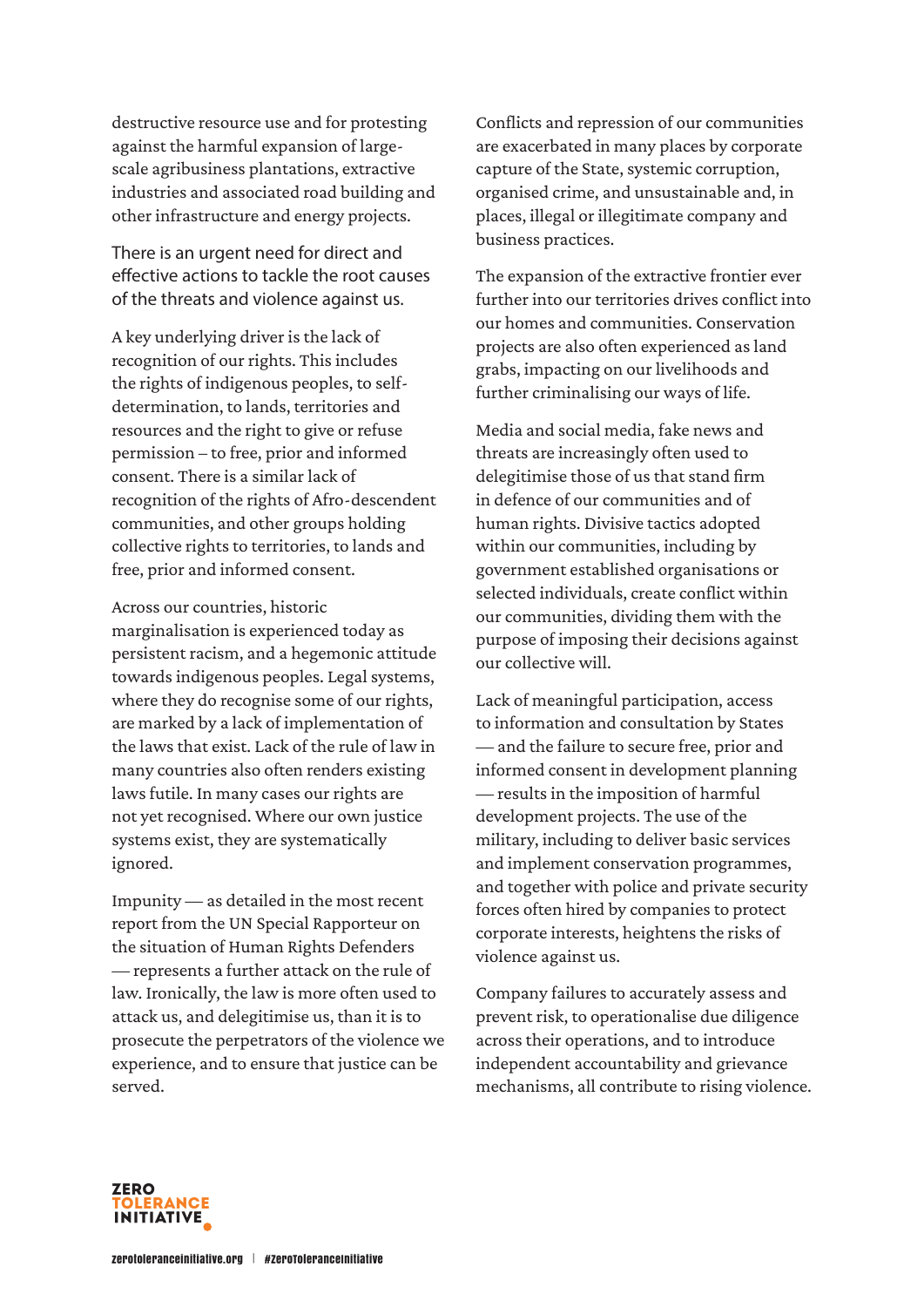Apart from some notable exceptions, investors appear to show little interest in ensuring their investments do not trigger or enable human rights violations.

Current public and private initiatives on human rights defenders do not yet effectively tackle the root causes of attacks and violence in our territories and, where they do exist, many States and businesses are failing to implement already existing commitments to tackle this violence.

Existing protection mechanisms also largely fail to tackle the key drivers of attacks and threats and focus predominantly on individual protection rather than on the collective guarantees and recognition of our role and commitment as defenders of the land and the environment.

The Zero Tolerance Initiative calls on States, businesses and investors to commit to take urgent action to turn the tide of rising levels of violence against human rights defenders. These actors should be led by those of us on the frontline and focus on addressing the drivers of violence.

We believe that future initiatives aimed at effectively defending us, defenders of land and the environment, have to be based on the strengthening of our capacities as individuals and communities to protect ourselves, building up on approaches we are already working on, (such as community early warning networks and collective protection mechanisms) to create community-based protection systems, as well as to consolidate our alliances and networks, and to carry out community-based ground-truthing to inform and denounce illegal practices and violations of our rights.

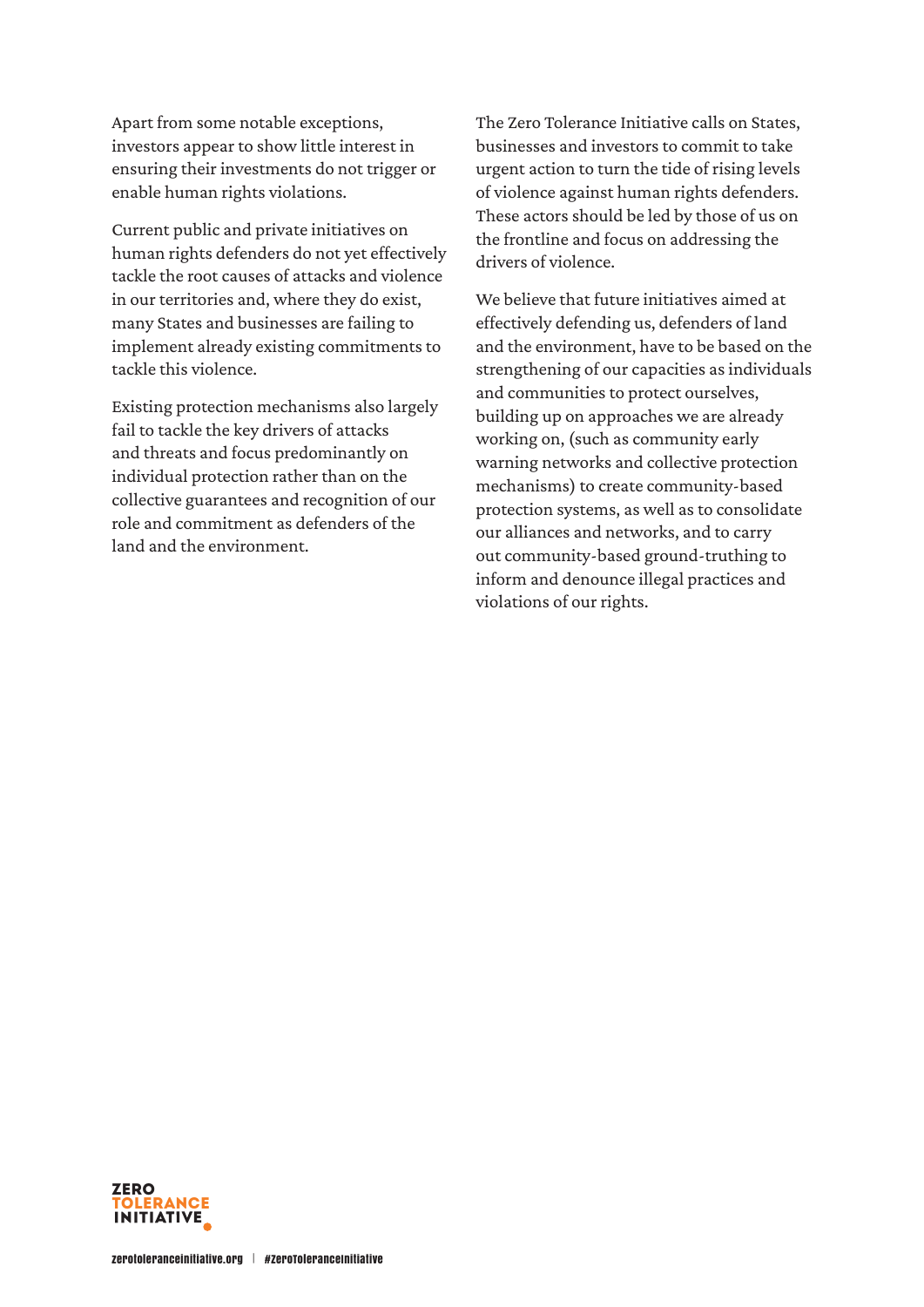## RECOMMENDATIONS:

*NGOs and allies should multiply their efforts to support us, defenders and communities under threat or at risk, through increased capacity to anticipate threats and develop people-based collective protection approaches and solutions.* 

# Section I: States

- Recognise and respect the human rights of rural communities, and the collective rights of Afro-descendants and indigenous peoples, by implementing the UN Declaration on the Rights of Indigenous Peoples and the UN Declaration on the Rights of Peasants. This must include implementation of public policies that ensure our rights to use, benefit and manage our lands, territories and natural resources. Reform discriminatory laws where they exist, and develop and enact positive legislation, to ensure that our rights are fully recognised.
- Implement the UN Declaration on Human Rights Defenders, and introduce legislation specifically protecting the rights and recognising the roles of human rights defenders, both individual and collective. Develop action plans to prevent and target threats and strengthen guarantees. Establish National Human Rights Institutions where they do not exist and strengthen them where they do.
- Adopt, and appropriately resource, public policies to address the root causes of violence and intimidation, including: impunity and corruption, shrinking civic space; connections between legal

and illegal economies; land trafficking; and organized land expropriations. Act positively to safeguard traditional livelihoods and the ecosystems on which they depend; review and build in safeguards in the issuance of economic concessions; and address the actions on non-state actors, including armed groups. Do not use the law to repress or criminalise human rights defenders.

- Ensure conditions within trade and investment agreements and policies to adhere with international obligations and standards, and existing commitments to avoid deforestation, environmental degradation and violation of human rights. We refer in particular to the findings of the UN Special Rapporteur on the Rights of Indigenous Peoples in her 2016 study on the impact of investment and trade agreements on the rights of indigenous peoples.<sup>1</sup>
- Pass national laws to implement the UN Guiding Principles on Business and Human Rights, including by introducing binding human rights due diligence legislation to ensure companies conduct independent human rights, social and environmental risk and impact assessments, act on their findings, and commit to transparency with the results.

1  https://www.ohchr.org/EN/Issues/IPeoples/SRIndigenousPeoples/Pages/AnnualReports.aspx

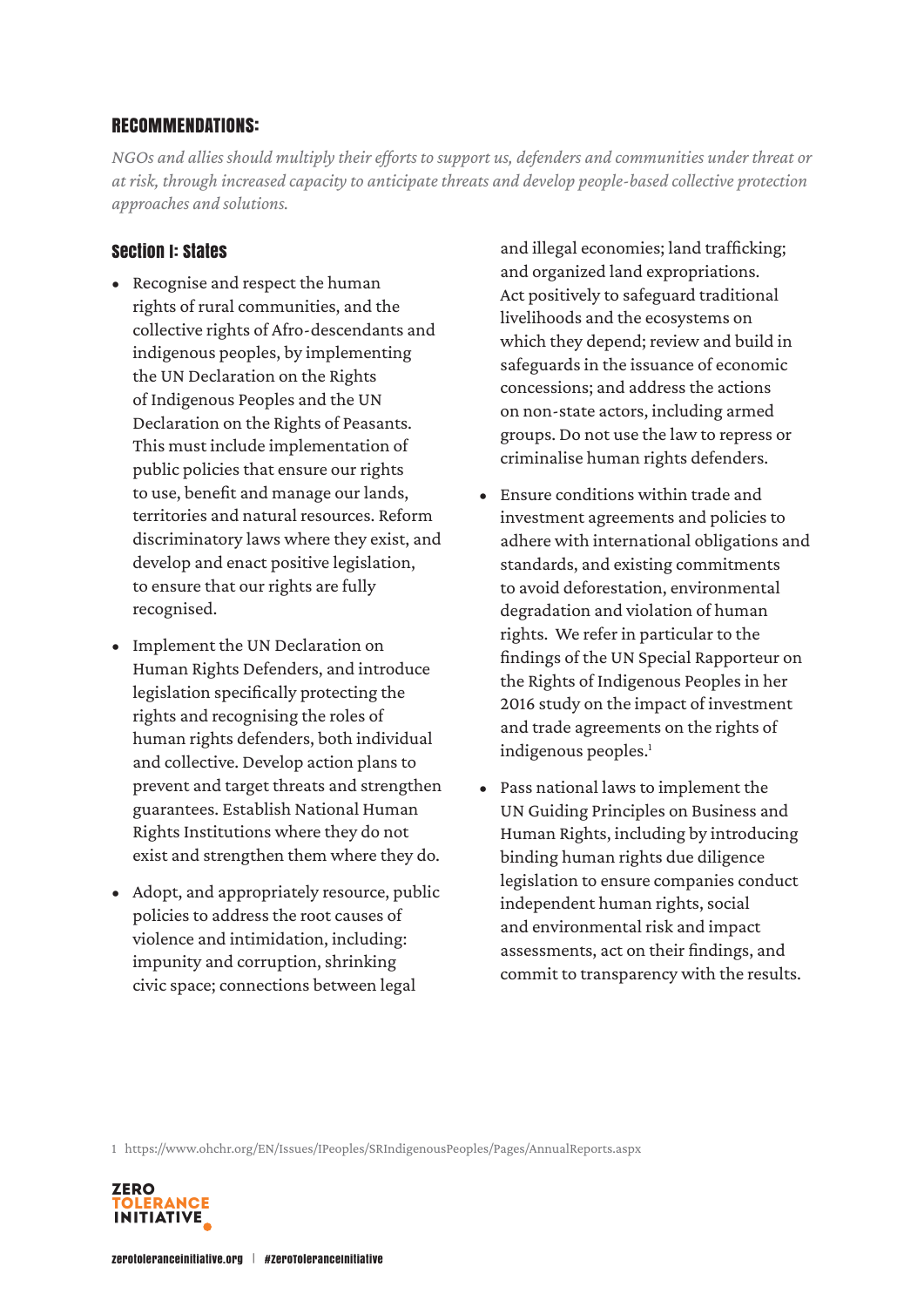- Urgently act to develop or where they exist, to bolster the effective implementation of — National Action Plans on Business and Human Rights, through broad-based, effective participation in meaningful consultative processes, and integrate actions to protect our collective human rights, while preventing and responding to the threats facing human rights defenders
- Ensure effective remedy for violations when they occur, including strengthening judicial systems to ensure that those responsible for attacks against defenders and communities are effectively sanctioned and prosecuted. Assert extraterritorial responsibility for nationally registered companies' actions abroad.
- Provide direct financial, technical and legal support for indigenous peoples, Afro-descendants, and other collective rights holders to defend their territories, including through issuing titles, land demarcation, and to develop capacity for monitoring, ground truthing and collective protection and risk prevention.

#### MULTI-LATERAL ACTION

- Support the on-going negotiation of the UN Binding Treaty on Transnational Corporations and Human Rights and ensure the inclusion of an operative section on human rights defenders.
- Promote regional action through existing regional mechanisms to address violence against human rights defenders
- Increase collaborative, proactive and consistent support for human rights defenders via diplomatic missions, including public statements of support for human rights defenders, diplomatic pressure, field visits, meetings with

defenders, and trial observations, as well as delivering visas in case of urgent temporary relocation if required. Withdraw military and security aid where it may be complicit in attacks.

• Ensure, as owners and shareholders in bilateral and multilateral development finance institutions, that these institutions make effective use of their leverage in development interventions to prevent threats and attacks against defenders and respond to such attacks and threats if and when they occur.

### Section II: Private Sector

• Sign the Zero Tolerance Pledge

#### **COMPANIES**

- Recognise and respect the human rights of Afro-descendants, peasants, human rights defenders, and the collective rights of indigenous peoples, and act to promote or support indigenous and/or community led development priorities
- Introduce human rights due diligence policies and procedures, including within environmental, social, cultural and other impact assessments, integrating mandatory requirements at the upper management as well as field levels. Communities should be included in, and verify the results of, impact assessments. Verification should include community level information, as well as the use of civil society and independent information sources, under confidential conditions where required.

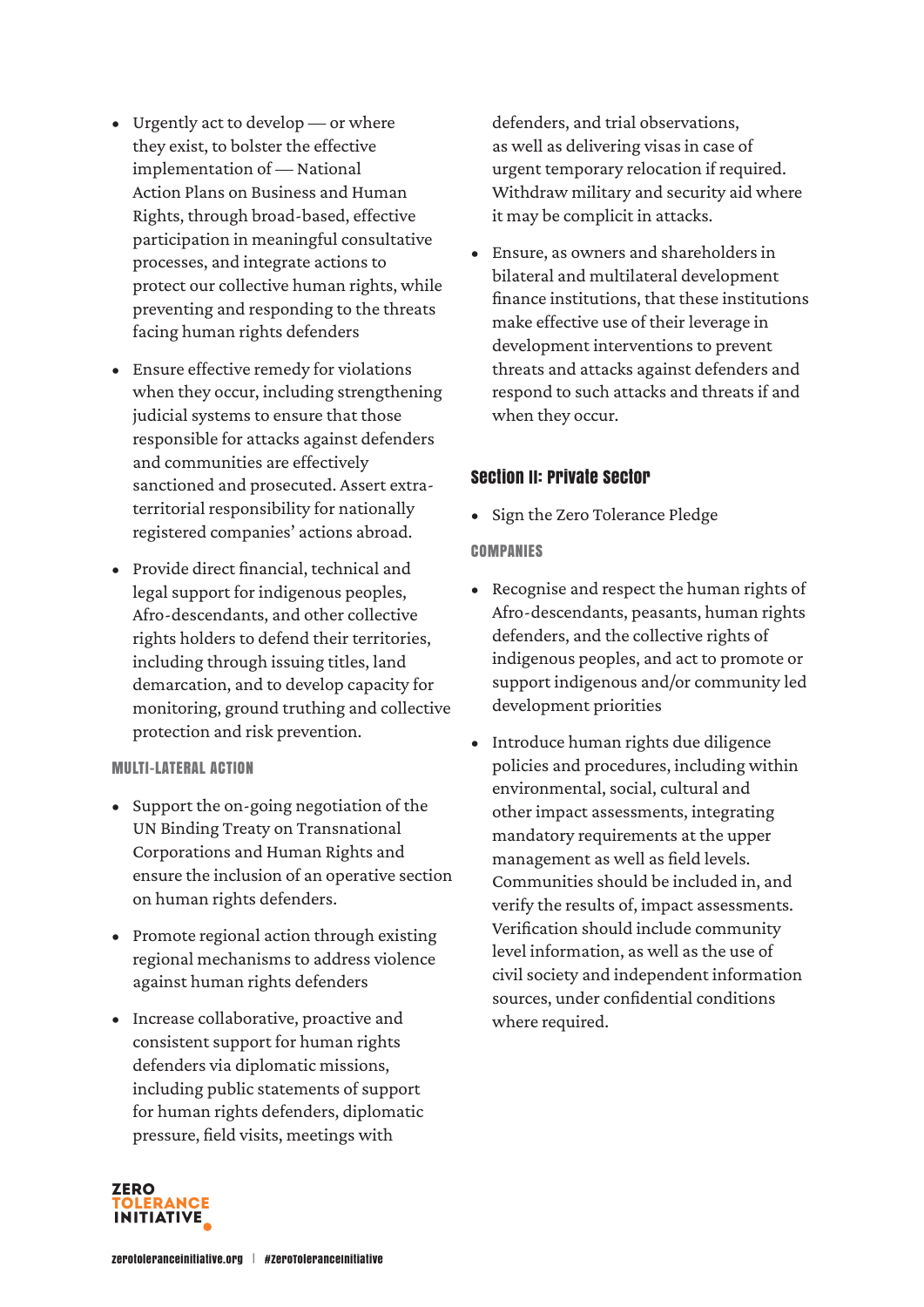- Ensure full, effective and meaningful consultation or stakeholder engagement, active engagement with defenders, and ensuring a safe and enabling environment for participation, without fear of reprisals or intimidation
- Develop and adopt independent, effective and accessible grievance and conflict mediation mechanisms.
- Address violations of human rights where they occur, including through acting to prevent repetition, and minimise harm, through investigating, using leverage, issuing public statements, and possible divestment. Sanctions should be applied to individuals found to have committed wrong-doing within companies.
- Refrain from the use of private or public security forces.
- Support and do not hinder the advancement and adoption of the UN Binding Treaty on Transnational Corporations and Human Rights.

#### INVESTORS

• The financial and investment sector should endorse and implement a zerotolerance approach against attacks on defenders in investment decision making, with particular focus on the military and security sectors, energy, infrastructure, agribusiness and extractives.

- Investors should require companies in which they invest to conduct and act on human rights due diligence assessments, and where this is not the case, engage with their clients to adopt and implement due diligence.
- Investors should mainstream the Zero Tolerance Pledge by developing and integrating independent risk assessment and risk management tools to enable review of high-risk companies and sectors.
- Risk assessments should be verified through the integration of ground-truthed data, and the use of information from the community level, under confidential conditions where necessary, and from civil society and from other independent information sources.
- Investors should proactively engage with companies they support to ensure compliance and consider withdrawing investments where necessary.
- Standardise and expand disclosure of lending, underwriting and investment in high-risk sectors.
- Investors should apply these principles throughout the supply chain.
- Banks should apply these principles as suitable to their clients.

# **Signatories**

Adelheid Koepfer Aliandi Masyarakay Adat Nusantara (AMAN) – Indonesia Alison M Sirak Amazon Watch Asia Indigenous Peoples Pact (AIPP) AsM Law firm – Indonesia

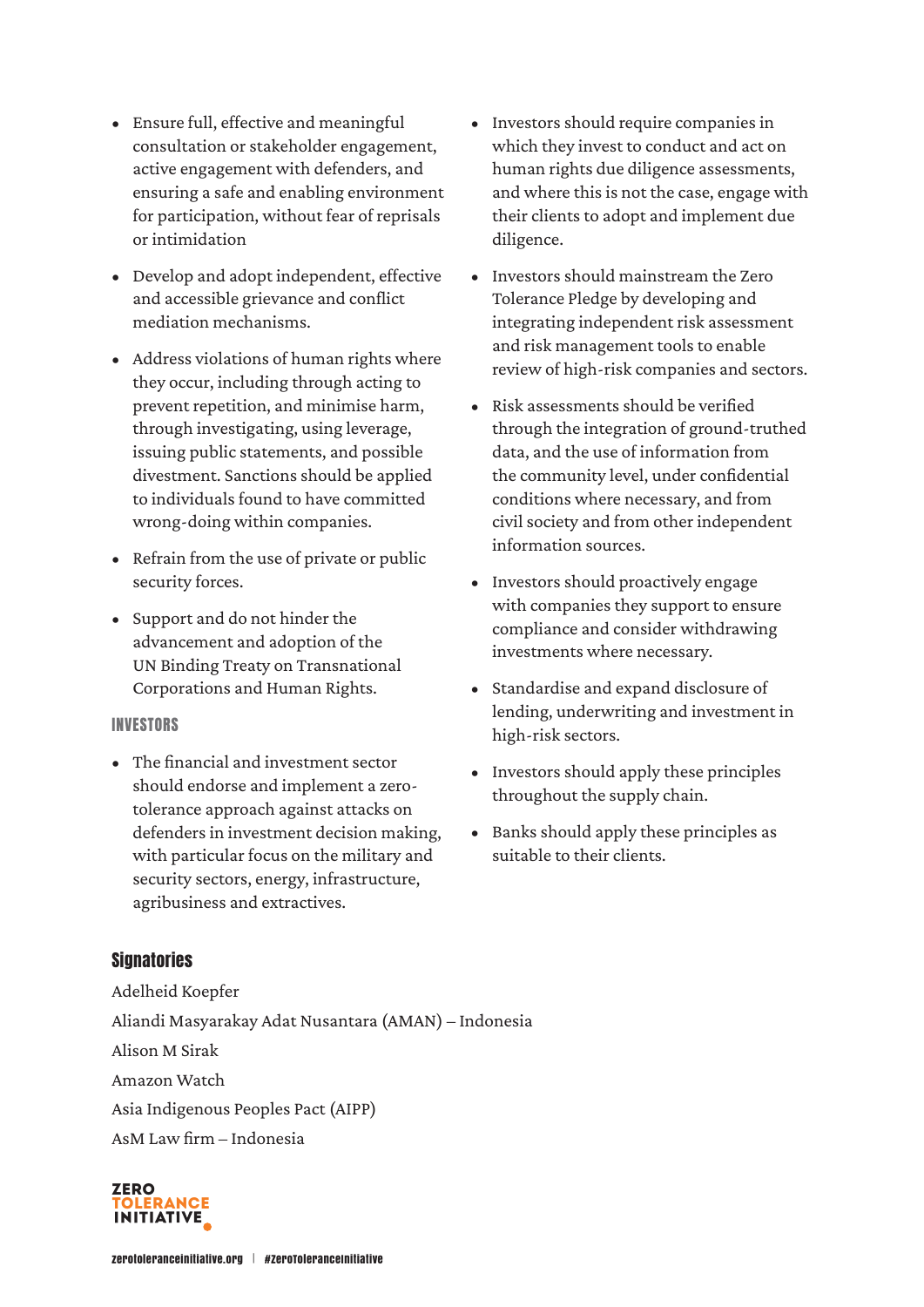Brendan Tobin Business and Human Rights Resource Centre Coalition for Human Rights in Development Comisión Intereclesial de Justicia y Paz - Colombia Community Empowerment and Social Justice Network (CEMSOJ) - Nepal Dylan Ramshaw - Open Briefing Earth Rights International Emma Gibbs - UN Food and Agriculture Organization (FAO) Emma Harter FECOFUN - Nepal FECONAU- Ucayali region - Peru Federación por la Autodeterminación de los Pueblos Indígenas (FAPI) - Paraguay Forest Peoples Programme Forest Trends Freedom House Friends of the Earth US Global Witness Gloria Ayiorwoth - Environmental Defenders, Uganda Human Rights International Corner (HRIC) In Difesa Di Indigenous Movement For Peace Advancement & Conflict Transformation (IMPACT) Indigenous Peoples' Partnership (IPP) Institut für Ökologie und Aktions-Ethnologie (INFOE) International Service for Human Rights (ISHR) International Work Group for Indigenous Affairs (IWGIA) Jan Willem van Gelder - Profundo BV, Netherlands Jean-Marie Nkanda - Réseau Ressources Naturelles, Democratic Republic of the Congo Johanna Perez Lawyers' Association for Human Rights of Nepalese Indigenous Peoples (LAHURNIP) Maggie Martin - Rainforest Action Network (RAN) Maurice Ouma Odhiambo - Jamaa Resource Initiatives, Kenya Michela Cocchi - Lady Lawyer Foundation, Italy Miguel Lévano - Oil Spills Subgroup, Peru Moffat Mandio - Go Green Reforestation, Malawi Monica Orjuela